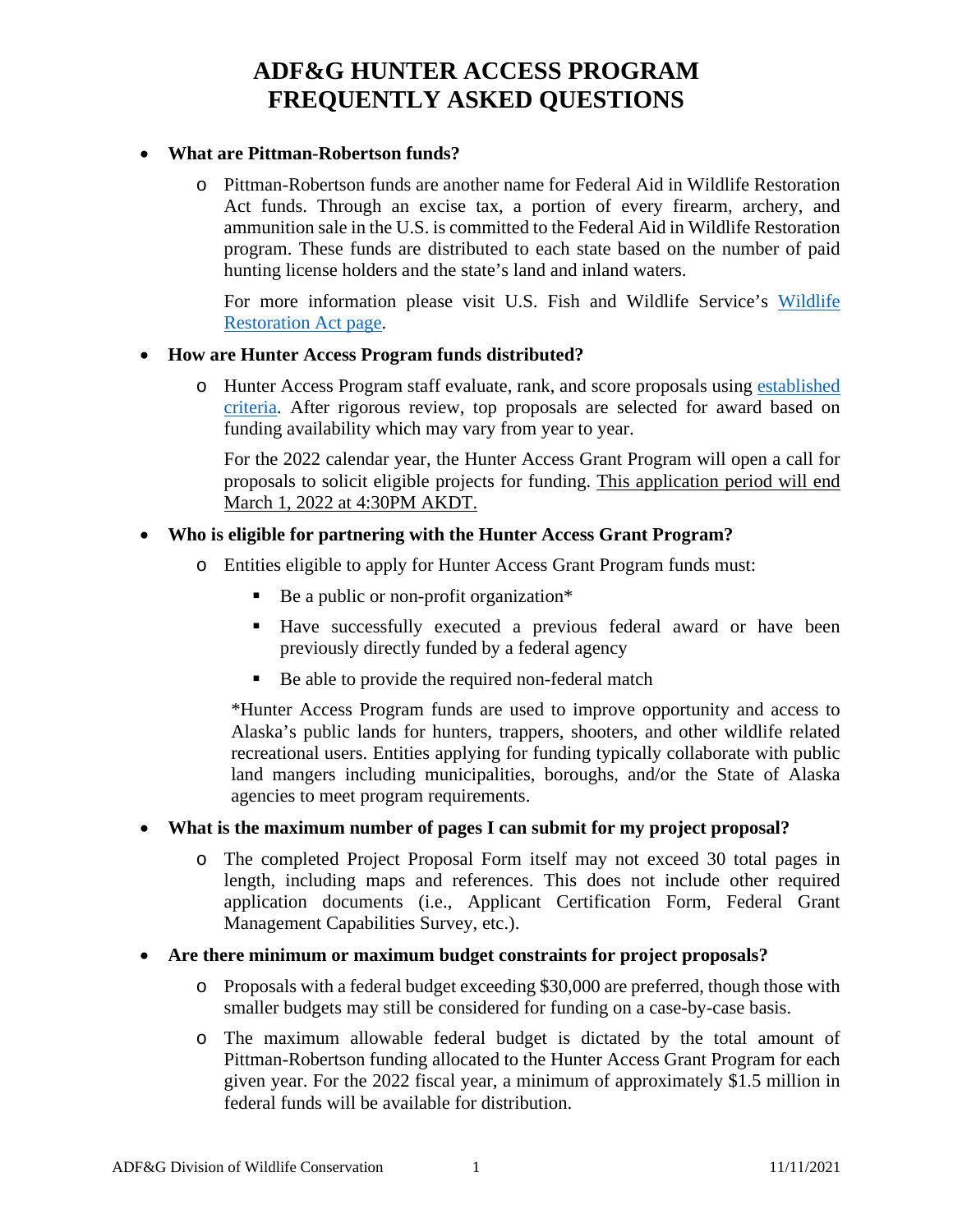## • **How do I find land ownership details?**

o You can determine official land ownership by visiting ADF&G's [Locating Legal](https://www.adfg.alaska.gov/index.cfm?adfg=access.locating) [Access page.](https://www.adfg.alaska.gov/index.cfm?adfg=access.locating) There, you will find resources for investigating legal access and land ownership resources.

#### • **Will I receive feedback on my proposal?**

- o Proposals submitted prior to February 8, 2022 will automatically receive a courtesy review. This review will not be qualitative and is only meant to determine if the basic responsiveness criteria have been met. If a proposal does not meet all of the responsiveness criteria applicants will have the opportunity to correct insufficiencies.
- o After the call for proposal period closes on March 1, 2022 at 4:30PM AKDT and proposals have been formally reviewed, applicants will be notified of final results and provided with proposal specific feedback.

## • **How much match do I need to provide?**

o Entities submitting a proposal must be capable of providing 25% non-federal match. If selected for award the Hunter Access Grant Program will reimburse 75% of total eligible costs. Entities submitting target (shooting) range proposals must be capable of providing 25% match, however if selected for award there is potential that less match (10%) would be required.

#### • **What counts as match for Hunter Access Grant Program funding?**

o There are multiple types of match that can be used to meet the 25% non-federal match requirement. Please refer to the [Match Guidance document](https://www.adfg.alaska.gov/static/hunting/access/pdfs/hunter_access_program_match_guidance_forms_11.30.2021.pdf) for more information.

#### • **How do reimbursements work?**

o After award agreements have been finalized, signed, and implemented recipients of Hunter Access Grant Program funds will be reimbursed either on a monthly or quarterly basis, whichever is preferred by the subawardee. ADF&G will issue a reimbursement check within approximately 30 days of receipt of a complete invoice and match report.

## • **What constitutes 'long-term maintenance'?**

o Once a Hunter Access project is completed, the land manager is generally held responsible for long-term maintenance for the duration of the useful life of the project. This includes any structures, equipment, or features that were part of the federally funded project, and the length of time varies for each component.

The typical project's long-term maintenance period is 10-20 years.

More information on usable life expectations for certain structures can be found in *[Designing Sustainable Off-Highway Vehicle Trails](https://www.fs.fed.us/t-d/pubs/pdfpubs/pdf11232804/pdf11232804dpi100.pdf)* (p. 98), which has been provided by the USDA Forest Service.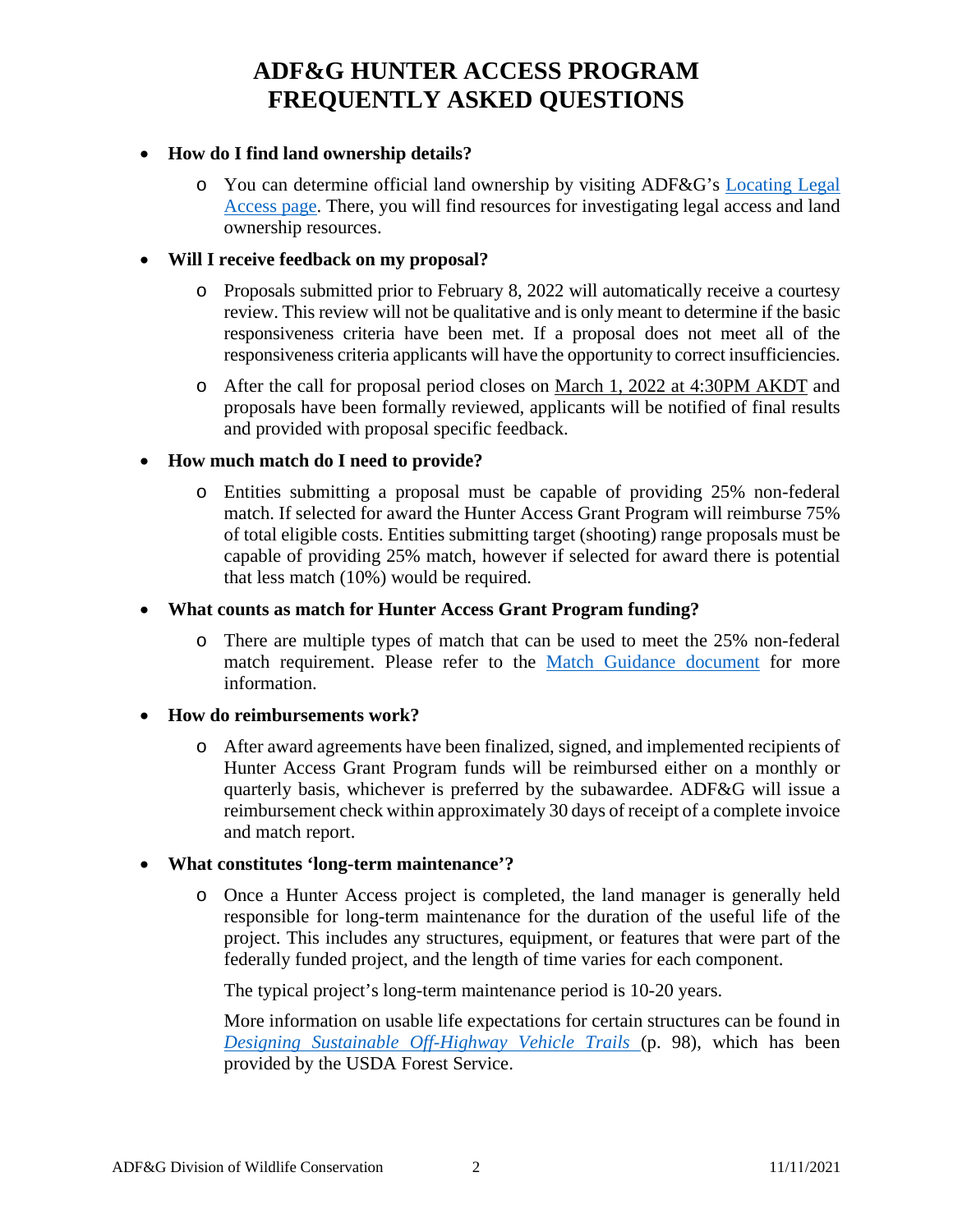- **How long do I need to maintain records after a Hunter Access project has been completed?**
	- o The subawardee is required to maintain complete records for ADF&G and U.S. Fish and Wildlife Service audit purposes for no less than 3 years from the grant end date.
- **Why are there so many forms and documentation requirements?**
	- o Since the Federal government and the State of Alaska are involved, ADF&G must ensure that proposals and entities selected for award meet requirements for both State and Federal laws and regulations. This requires ADF&G to thoroughly assess and document all aspects of a grant award for federal audit purposes.

More information on federal requirements can be found in [2 CFR 200](https://gov.ecfr.io/cgi-bin/text-idx?SID=d4c6cc217bef60e588e6252b156167c0&mc=true&tpl=/ecfrbrowse/Title02/2cfr200_main_02.tpl) an[d 50 CFR 80.](https://gov.ecfr.io/cgi-bin/text-idx?SID=2928ea6128f702e18bfcaff07b68b009&mc=true&node=pt50.9.80&rgn=div5)

- **What is an acceptable timeline for my proposed project?**
	- o The period of performance is the time during which the subawardee may spend funds to carry out the work authorized under the federal grant award (start and end dates). The performance period (timeline) for a proposed project can vary but typically should not exceed three years.

## • **Can I submit a proposal to build/repair a public use cabin?**

o Yes. At this time all project types are eligible for funding consideration as long as the proposal relates to improving opportunity and access to Alaska's public lands for hunters, trappers, shooters, and other wildlife related recreational users. Not sure if your proposal qualifies? Review our [eligibility](https://www.adfg.alaska.gov/static/applications/web/nocache/hunting/access/pdfs/hunter_access_qualify_11.11.2021.pdfC977D582E907FCA13ECD8D6A6F16F4F5/hunter_access_qualify_11.11.2021.pdf) requirements or contact the Hunter Access Grant Program coordinator.

## • **Can I submit a proposal for a land acquisition?**

o Yes. At this time all project types are eligible for funding consideration as long as the proposal relates to improving opportunity and access to Alaska's public lands for hunters, trappers, shooters, and other wildlife related recreational users. Not sure if your proposal qualifies? Review our [eligibility](https://www.adfg.alaska.gov/static/applications/web/nocache/hunting/access/pdfs/hunter_access_qualify_11.11.2021.pdfC977D582E907FCA13ECD8D6A6F16F4F5/hunter_access_qualify_11.11.2021.pdf) requirements and also contact the Hunter Access Grant Program coordinator as land acquisition proposals have other requirements.

#### • **Can I submit a proposal to improve or construct a target (shooting) range?**

o Yes. At this time all project types are eligible for funding consideration as long as the proposal relates to improving opportunity and access to Alaska's public lands for hunters, trappers, shooters, and other wildlife related recreational users. Shooting range proposals are limited to public facilities, and can include new construction or renovation to expand capacity. Not sure if your proposal qualifies? Review our other shooting range FAQ's and [eligibility](https://www.adfg.alaska.gov/static/applications/web/nocache/hunting/access/pdfs/hunter_access_qualify_11.11.2021.pdfC977D582E907FCA13ECD8D6A6F16F4F5/hunter_access_qualify_11.11.2021.pdf) requirements. Also, please contact the Hunter Access Grant Program coordinator as shooting range proposals have other requirements.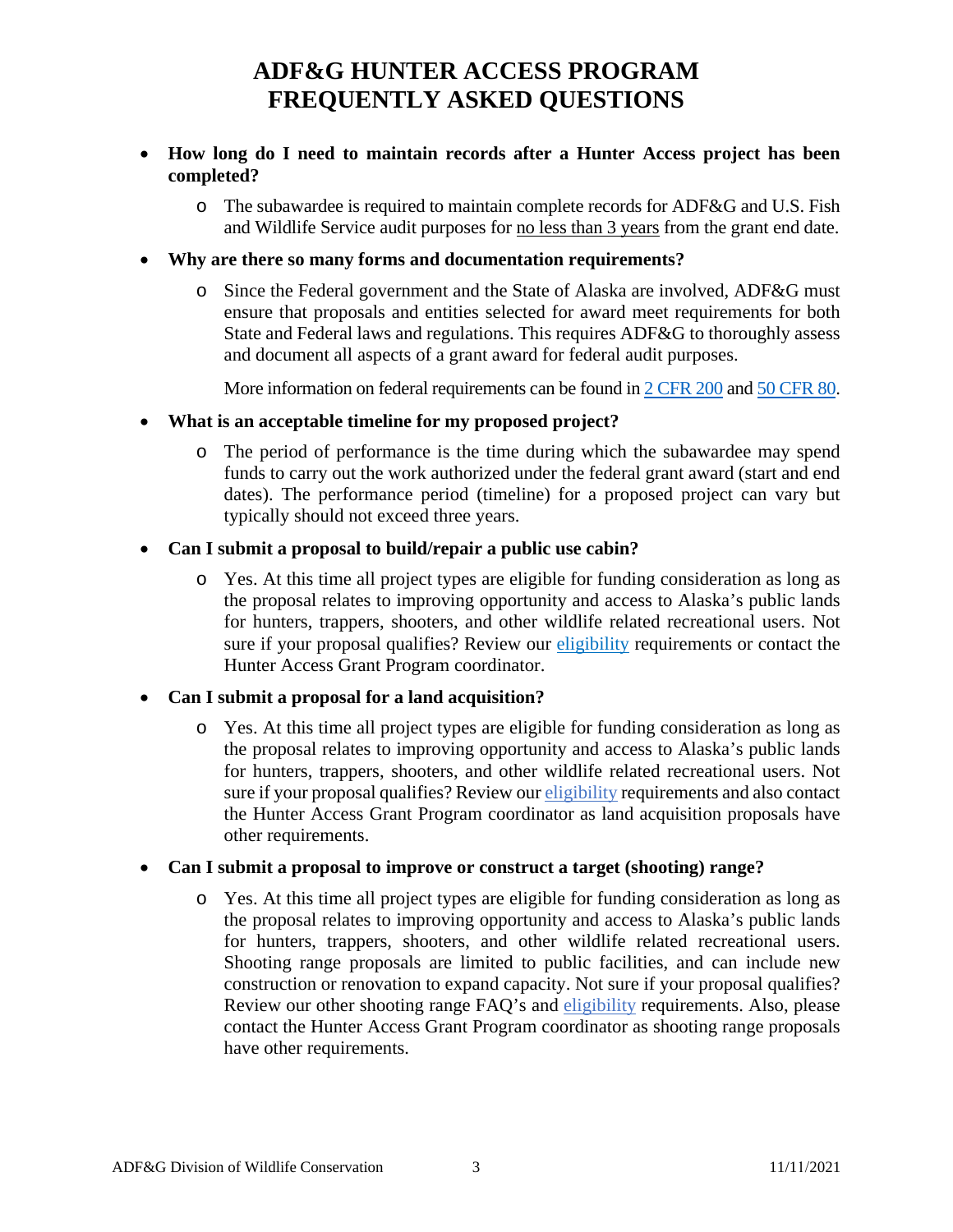## • **Can I submit a proposal to secure a public easement on public or private land?**

o Yes. At this time all project types are eligible for funding consideration as long as the proposal relates to improving opportunity and access to Alaska's public lands for hunters, trappers, shooters, and other wildlife related recreational users. Not sure if your proposal qualifies? Review our [eligibility](https://www.adfg.alaska.gov/static/applications/web/nocache/hunting/access/pdfs/hunter_access_qualify_11.11.2021.pdfC977D582E907FCA13ECD8D6A6F16F4F5/hunter_access_qualify_11.11.2021.pdf) requirements and also contact the Hunter Access Grant Program coordinator as public easement proposals have other requirements.

## • **What is the definition of a 'public target (shooting) range'?**

- o For the purposes of Pittman-Robertson Wildlife Restoration funding and Public Law 116-17, 'public target range' means a specific location that –
	- 1) Is identified by a governmental agency for recreational shooting;
	- 2) Is open to the public;
	- 3) May be supervised; and
	- 4) May accommodate archery or rifle, pistol, or shotgun shooting.

## • **What is the definition of 'expanding' a public target (shooting) range'?**

o For the purposes of Pittman-Robertson Wildlife Restoration funding and Public Law 116-17, 'expanding' means physical improvements to an existing public shooting range that adds to the utility of the range in a manner that ultimately increases range capacity to accommodate more participants. Physical improvements do not necessarily have to increase the size of the facility, but must result in an increase in usability that will accommodate more participants.

#### • **Do I have to factor Little Davis Bacon wages into my proposal?**

o Generally speaking, yes. Alaska has a prevailing wage law in place for public construction contracts, and therefore Alaska Little Davis Bacon wages apply to construction proposals funded by the Hunter Access Grant Program as a pass through grant from the U.S. Fish and Wildlife Service per [AS 36.05.010.](http://www.legis.state.ak.us/basis/statutes.asp?media=print&secStart=36&secEnd=36.98) Alaska Little Davis Bacon wages DO apply to new trail construction proposals, but DO NOT apply to trail maintenance proposals. If you are not sure contact the **Alaska** [Department of Labor](https://labor.alaska.gov/lss/whhome.htm) for wage determination at [statewide.wagehour@alaska.gov](mailto:statewide.wagehour@alaska.gov) or call (907) 269-4909.

## • **What is the difference between constructing 'new trail' and 'trail maintenance'?**

o Construction of 'new trail' is defined as 50% or more of the trail is brand new, i.e. tread that never existed before, or when 50% or more of an existing trail is replaced or modified. 'Trail maintenance' is defined as trail work that comprises less than 50% of new trail, or less than 50% of existing trail is replaced or modified.